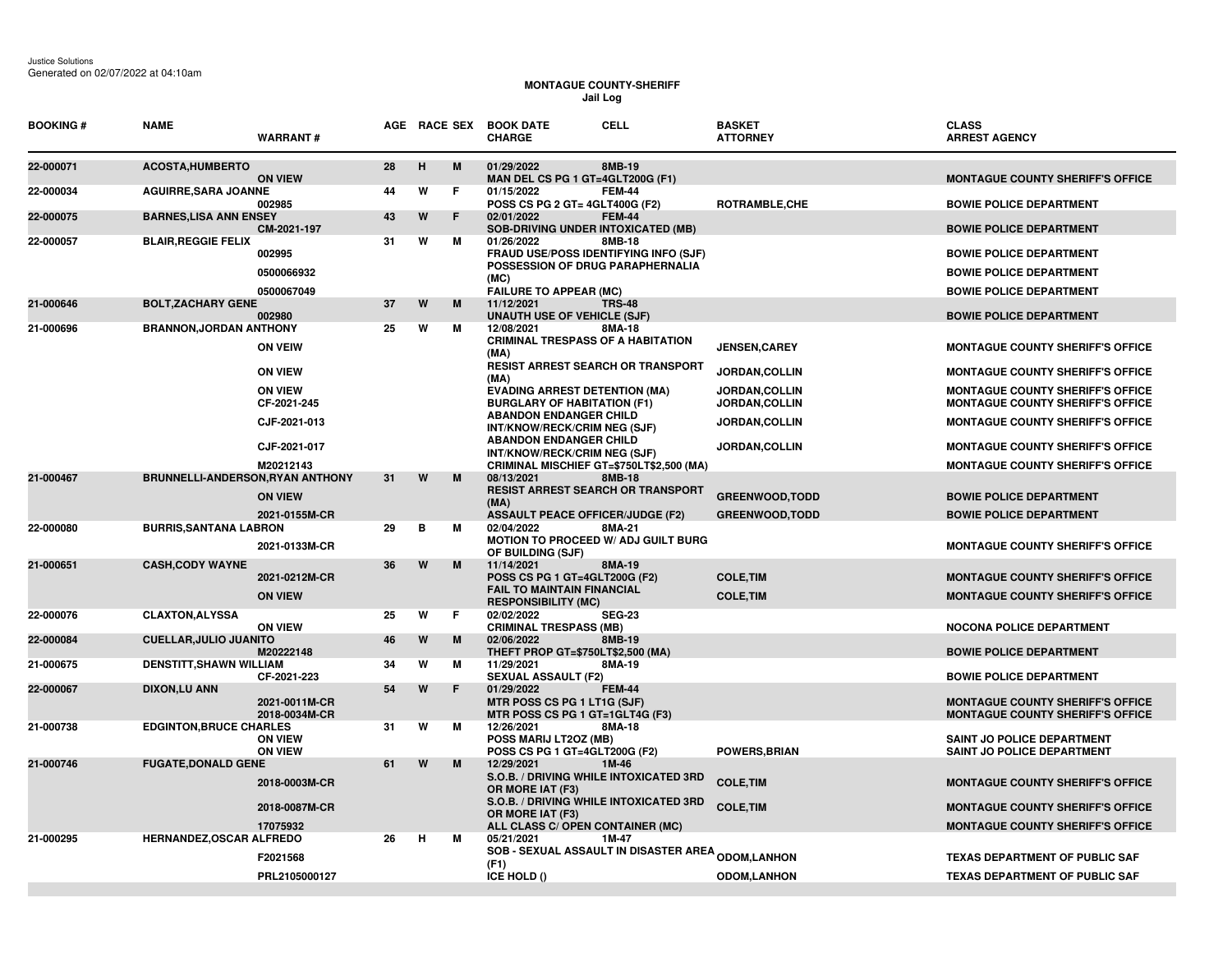| 22-000079 | <b>HILL, JOHN CHRISTOPHER</b> |                                | 37 | W | M  | 02/02/2022<br>8MA-21                                                          |                                      |                                                                                    |
|-----------|-------------------------------|--------------------------------|----|---|----|-------------------------------------------------------------------------------|--------------------------------------|------------------------------------------------------------------------------------|
| 22-000073 | <b>HOLLAR, DILLON WAYNE</b>   | 003001                         | 29 | W | м  | <b>CRIMINAL TRESPASS (MB)</b><br>8MA-21<br>01/31/2022                         |                                      | <b>BOWIE POLICE DEPARTMENT</b>                                                     |
|           |                               | 002964                         |    |   |    | <b>CRIMINAL TRESPASS (MB)</b>                                                 |                                      | SAINT JO POLICE DEPARTMENT                                                         |
|           |                               | 002963                         |    |   |    | <b>RESIST ARREST SEARCH OR TRANSPORT</b><br>(MA)                              |                                      | SAINT JO POLICE DEPARTMENT                                                         |
|           |                               | 002962                         |    |   |    | CRIMINAL MISCHIEF GT=\$750LT\$2,500 (MA)                                      |                                      | <b>SAINT JO POLICE DEPARTMENT</b>                                                  |
| 21-000679 | <b>HOWARD, MARCY LYNN</b>     | F1530580L                      | 47 | W | F. | 11/30/2021<br><b>FEM-43</b><br>SOB - MAN DEL CS PG 1 GT=4GLT200G (F1)         |                                      | <b>MONTAGUE COUNTY SHERIFF'S OFFICE</b>                                            |
|           |                               | CF-2021-241                    |    |   |    | POSS CS PG 1 LT1G (SJF)                                                       |                                      | <b>MONTAGUE COUNTY SHERIFF'S OFFICE</b>                                            |
|           |                               | CM-2021-263                    |    |   |    | POSS MARIJ LT2OZ (MB)                                                         |                                      | <b>MONTAGUE COUNTY SHERIFF'S OFFICE</b>                                            |
| 21-000701 | HULEN, REBECCA DANIELLE       | 2021-0123M-CR                  | 31 | W | F. | 12/09/2021<br><b>FEM-43</b><br>MAN DEL CS PG 1 GT=4GLT200G (F1)               |                                      | <b>MONTAGUE COUNTY SHERIFF'S OFFICE</b>                                            |
| 22-000056 | <b>LEMONS, DANIEL DEWAYNE</b> |                                | 36 | W | M  | <b>SEG-25</b><br>01/25/2022                                                   |                                      |                                                                                    |
|           |                               | CF-2022-123                    |    |   |    | UNLAWFUL POSSESSION FIREAM BY FELON                                           |                                      | <b>MONTAGUE COUNTY SHERIFF'S OFFICE</b>                                            |
|           |                               | CF-2022-125                    |    |   |    | (F3)<br>POSS CS PG 1 LT1G (SJF)                                               |                                      | <b>MONTAGUE COUNTY SHERIFF'S OFFICE</b>                                            |
|           |                               | CF-2022-124                    |    |   |    | THEFT PROP GT=\$2,500LT\$30K (SJF)                                            |                                      | <b>MONTAGUE COUNTY SHERIFF'S OFFICE</b>                                            |
|           |                               | <b>ON VIEW</b><br>CF-2022-133  |    |   |    | <b>POSS DANGEROUS DRUG (MA)</b><br>THEFT PROP GT=\$2,500LT\$30K (SJF)         |                                      | <b>MONTAGUE COUNTY SHERIFF'S OFFICE</b><br><b>MONTAGUE COUNTY SHERIFF'S OFFICE</b> |
| 22-000085 | LOPEZ, DANILO                 |                                | 27 | н | М  | 02/06/2022<br><b>SEG-24</b>                                                   |                                      |                                                                                    |
|           |                               | CR-15794                       |    |   |    | <b>REVOCATION OF PROBATION-POSSESSION</b><br>OF MARIJUANA LT 20Z (MB)         |                                      | <b>TEXAS DEPARTMENT OF PUBLIC SAF</b>                                              |
|           |                               | <b>ON VIEW</b>                 |    |   |    | POSS MARIJ LT20Z (MB)                                                         |                                      | <b>TEXAS DEPARTMENT OF PUBLIC SAF</b>                                              |
| 21-000747 | <b>MCGEE, KEVIN SCOTT</b>     |                                | 50 | W | M  | 12/30/2021<br>8MB-21<br>AGG ASSAULT DATE/FAMILY/HOUSE                         |                                      |                                                                                    |
|           |                               | <b>ON VIEW</b>                 |    |   |    | W/WEAPON (F1)                                                                 |                                      | <b>BOWIE POLICE DEPARTMENT</b>                                                     |
| 21-000744 | <b>MONEY, WESLEY FRANKLIN</b> |                                | 25 | W | м  | 12/29/2021<br>8MB-21                                                          |                                      |                                                                                    |
|           |                               | <b>ON VIEW</b>                 |    |   |    | <b>EVADING ARREST DETENTION (MA)</b><br>POSS STOLEN PROP(THEFT PROP           |                                      | <b>BOWIE POLICE DEPARTMENT</b>                                                     |
|           |                               | <b>ON VIEW</b>                 |    |   |    | \$100-\$750) (MB)                                                             |                                      | <b>BOWIE POLICE DEPARTMENT</b>                                                     |
|           |                               | <b>ON VIEW</b>                 |    |   |    | <b>FRAUD USE/POSS IDENTIFYING INFO #</b><br><b>ITEMS 5LT10 (F3)</b>           | <b>JORDAN,COLLIN</b>                 | <b>BOWIE POLICE DEPARTMENT</b>                                                     |
|           |                               | <b>ON VIEW</b>                 |    |   |    | <b>POSS DANGEROUS DRUG (MA)</b>                                               | <b>JORDAN,COLLIN</b>                 | <b>BOWIE POLICE DEPARTMENT</b>                                                     |
|           |                               | 2021-0142M-CR                  | 37 | W | M  | CAPIAS/MTP-POSS CS PG 1 LT1G (SJF)                                            | JORDAN, COLLIN                       | <b>BOWIE POLICE DEPARTMENT</b>                                                     |
| 22-000011 | <b>NAIL, AARON EUGENE JR</b>  | <b>ON VIEW</b>                 |    |   |    | 01/06/2022<br>8MA-19<br>POSS CS PG 1 GT=1GLT4G (F3)                           | <b>POWERS, BRIAN</b>                 | <b>BOWIE POLICE DEPARTMENT</b>                                                     |
| 22-000022 | <b>NEISS, JERRY ALAN</b>      |                                | 35 | W | м  | 01/12/2022<br>8MB-21                                                          |                                      |                                                                                    |
|           |                               | F20212625                      |    |   |    | FAIL TO COMPLY SEX OFF DUTY TO REG<br>LIFE/ANNUAL (F3)                        | JORDAN, COLLIN                       | <b>MONTAGUE COUNTY SHERIFF'S OFFICE</b>                                            |
| 22-000065 | PADGETT, AMY ELIZABETH        |                                | 25 | W | F. | 01/29/2022<br><b>FEM-43</b>                                                   |                                      |                                                                                    |
|           |                               | 2020-0042M-CR<br>2020-0153M-CR |    |   |    | <b>MTR - BURGLARY OF HABITATION (F2)</b><br>MTR - POSS CS PG 1 GT=1GLT4G (F3) | <b>COLE, TIM</b><br><b>COLE, TIM</b> | SAINT JO POLICE DEPARTMENT<br>SAINT JO POLICE DEPARTMENT                           |
|           |                               | 2020-0154M-CR                  |    |   |    | MTR - POSS CS PG 1 LT1G (F)                                                   | <b>COLE, TIM</b>                     | <b>SAINT JO POLICE DEPARTMENT</b>                                                  |
|           |                               | 2021-0192M-CR                  |    | W |    | MTR - POSS CS PG 1 GT=4GLT200G (F2)                                           | <b>COLE, TIM</b>                     | SAINT JO POLICE DEPARTMENT                                                         |
| 21-000266 | <b>SANDERS, LANE JOSEPH</b>   | 2020-0133M-CR                  | 25 |   | м  | 05/07/2021<br>8M-16<br>MTP - POSS CS PG 1 GT=4GLT200G (F2)                    | <b>WILLIAMS, ROGER</b>               | <b>BOWIE POLICE DEPARTMENT</b>                                                     |
|           |                               | 2020-0134M-CR                  |    |   |    | MTP - EVADING ARREST DETENTION W/VEH Williams, Roger                          |                                      | <b>BOWIE POLICE DEPARTMENT</b>                                                     |
|           |                               |                                |    |   |    | OR WATERCRAFT (SJF)<br><b>RESIST ARREST SEARCH OR TRANSPORT</b>               |                                      |                                                                                    |
|           |                               | <b>ON VIEW</b>                 |    |   |    | (MA)                                                                          | Williams, Roger                      | <b>BOWIE POLICE DEPARTMENT</b>                                                     |
| 21-000709 | SMITH, CACIA ALEXANDRIA       |                                | 27 | W | F. | 12/14/2021<br><b>FEM-44</b><br><b>ABANDON ENDANGER CHILD</b>                  |                                      |                                                                                    |
|           |                               | CJF-2021-014                   |    |   |    | INT/KNOW/RECK/CRIM NEG (SJF)                                                  | <b>MARSH,LEE ANN</b>                 | <b>MONTAGUE COUNTY SHERIFF'S OFFICE</b>                                            |
|           |                               | CJF-2021-016                   |    |   |    | <b>ABANDON ENDANGER CHILD</b><br>INT/KNOW/RECK/CRIM NEG (SJF)                 | <b>MARSH,LEE ANN</b>                 | <b>MONTAGUE COUNTY SHERIFF'S OFFICE</b>                                            |
| 21-000668 | <b>SMITH,COBY WAYNE</b>       |                                |    | W |    | 11/25/2021<br>8MA-18                                                          |                                      |                                                                                    |
|           |                               | 2021-0004 M-CR                 |    |   |    | <b>MOTION TO REVOKE TAMP FAB PHYS</b>                                         | <b>ALLEN,LAUREN</b>                  | <b>MONTAGUE COUNTY SHERIFF'S OFFICE</b>                                            |
|           |                               |                                |    |   |    | <b>EVIDENCE W/ INT IMPAIR (F3)</b><br>PROBATION VIOLATION ASSAULT FAM/MEM     |                                      |                                                                                    |
|           |                               | CR22015-3                      |    |   |    | <b>IMPEED BREATH (SJF)</b>                                                    |                                      | <b>MONTAGUE COUNTY SHERIFF'S OFFICE</b>                                            |
|           |                               | CR-80381-3                     |    |   |    | PROBATION VIOLATION POSS CS PG 3 LT<br>28G (SJF)                              |                                      | <b>MONTAGUE COUNTY SHERIFF'S OFFICE</b>                                            |
|           |                               | CR-22019-5                     |    |   |    | PROBATION VIOLATION CREDIT CARD OR                                            |                                      |                                                                                    |
| 22-000064 | <b>STEWART, BOBBY</b>         |                                | 56 | W | M  | <b>DEBIT CARD ABUSE (SJF)</b><br>01/29/2022<br>8MA-18                         |                                      |                                                                                    |
|           |                               | 2020-0160M-CR                  |    |   |    | MTR-POSS CS PG 1 LT1G (SJF)                                                   |                                      | <b>MONTAGUE COUNTY SHERIFF'S OFFICE</b>                                            |